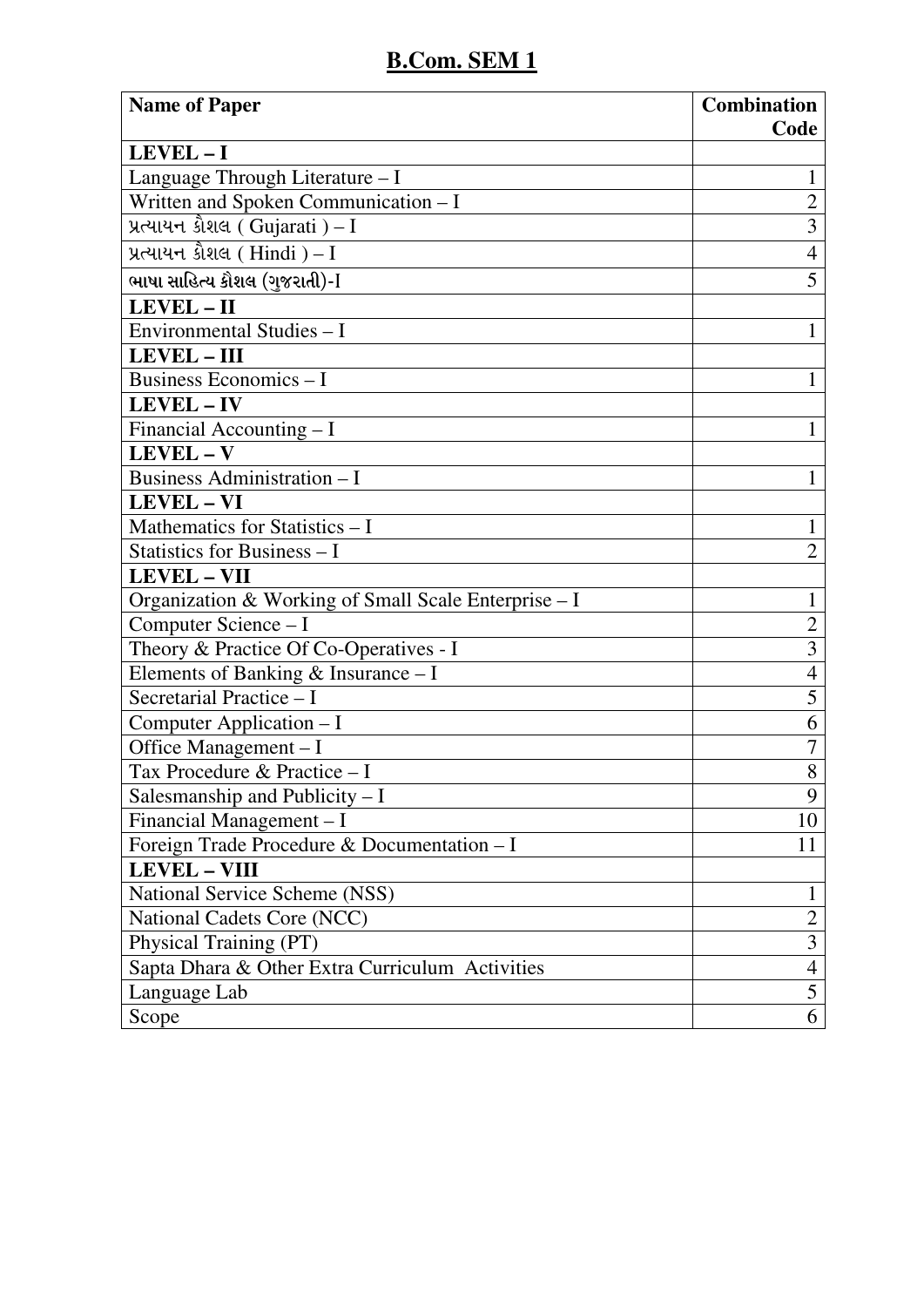| <b>Name of Paper</b>                                  | <b>Combination</b>      |
|-------------------------------------------------------|-------------------------|
|                                                       | Code                    |
| LEVEL-I                                               |                         |
| Language Through Literature - II                      |                         |
| Written and Spoken Communication – II                 | $\overline{2}$          |
| પ્રત્યાયન કૌશલ (Gujarati) - II                        | $\overline{3}$          |
| પ્રત્યાયન કૌશલ (Hindi) – $\text{II}$                  | $\overline{4}$          |
| ભાષા સાહિત્ય કૌશલ (ગુજરાતી)-II                        | 5                       |
| LEVEL-II                                              |                         |
| Environmental Studies - II                            | $\mathbf{1}$            |
| <b>LEVEL-III</b>                                      |                         |
| <b>Business Economics - II</b>                        | 1                       |
| <b>LEVEL-IV</b>                                       |                         |
| Financial Accounting - II                             | 1                       |
| LEVEL-V                                               |                         |
| <b>Business Administration - II</b>                   | $\mathbf{1}$            |
| <b>LEVEL - VI</b>                                     |                         |
| Mathematics for Statistics - II                       | $\mathbf{1}$            |
| Statistics for Business - II                          | $\overline{2}$          |
| <b>LEVEL - VII</b>                                    |                         |
| Organization & Working of Small Scale Enterprise - II | $\mathbf{1}$            |
| Computer Science - II                                 | $\overline{2}$          |
| Organization & Working of Co- Operatives - II         | $\overline{3}$          |
| Elements of Banking & Insurance - II                  | $\overline{4}$          |
| Secretarial Practice - II                             | 5                       |
| Computer Application - II                             | 6                       |
| Office Management - II                                | $\overline{7}$          |
| Tax Procedure & Practice - II                         | 8                       |
| Salesmanship and Publicity $-$ II                     | 9                       |
| Financial Management – II                             | 10                      |
| Foreign Trade Procedure & Documentation - II          | 11                      |
| <b>LEVEL - VIII</b>                                   |                         |
| National Service Scheme (NSS)                         | 1                       |
| National Cadets Core (NCC)                            | $\overline{2}$          |
| Physical Training (PT)                                | $\overline{\mathbf{3}}$ |
| Sapta Dhara & Other Extra Curriculum Activities       | $\overline{4}$          |
| Language Lab                                          | 5                       |
| Scope                                                 | 6                       |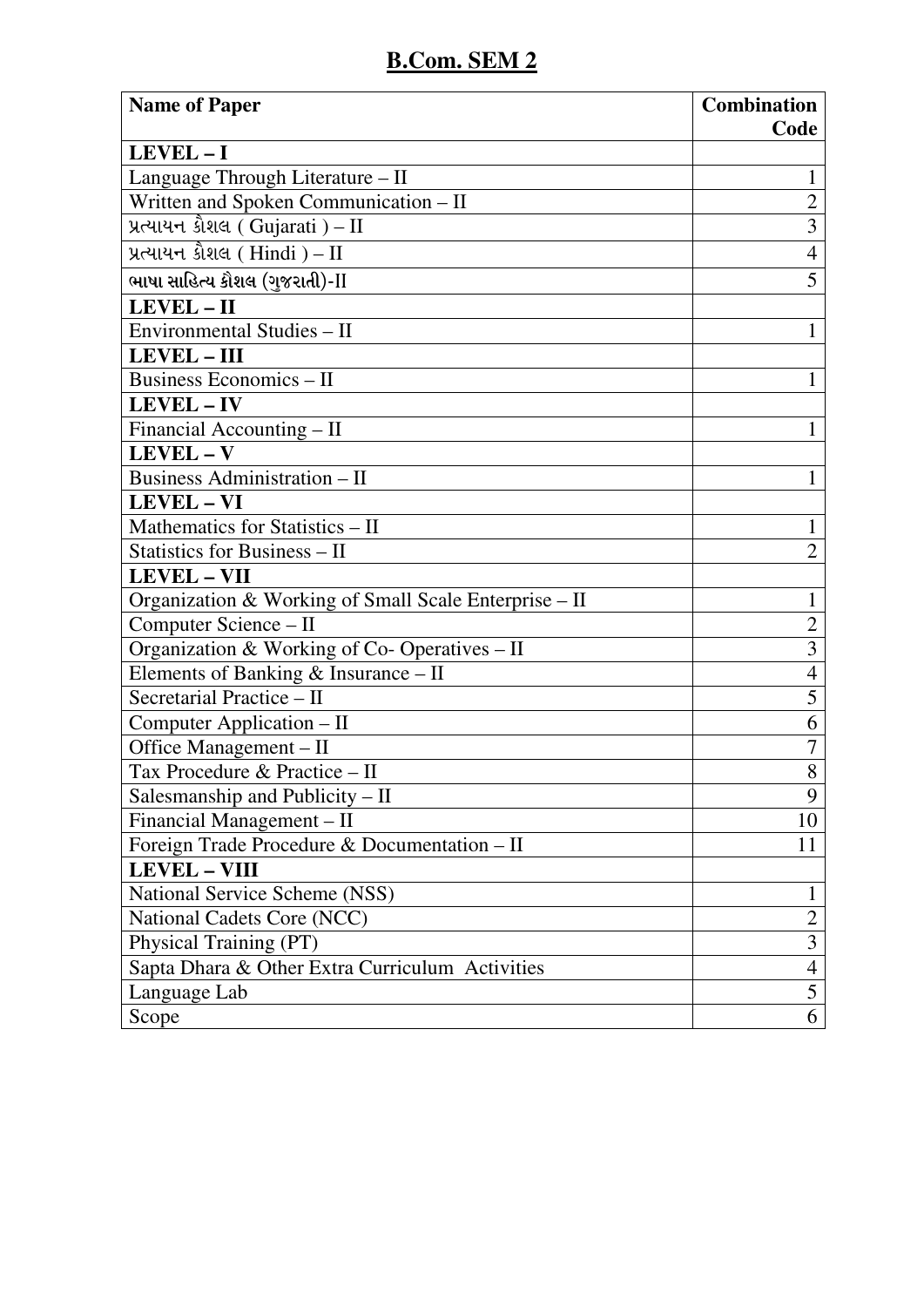| <b>Name of Paper</b>                                                        | <b>Combination</b><br>Code |
|-----------------------------------------------------------------------------|----------------------------|
| LEVEL-I                                                                     |                            |
| Language Through Literature - III                                           | $\mathbf{1}$               |
| Written and Spoken Communication - III                                      | $\overline{2}$             |
| પ્રત્યાયન કૌશલ ( Gujarati ) – $\text{III}$                                  | $\overline{3}$             |
| પ્રત્યાયન કૌશલ ( Hindi ) – $\scriptstyle\rm III$                            | $\overline{4}$             |
| ભાષા સાહિત્ય કૌશલ (ગુજરાતી)-III                                             | 5                          |
| LEVEL - II                                                                  |                            |
| Macro Economics-III                                                         | $\mathbf{1}$               |
| <b>LEVEL - III</b>                                                          |                            |
| Accountancy & Taxation-III                                                  | 1                          |
| LEVEL - IV                                                                  |                            |
| <b>Business Administration-III</b>                                          | $\mathbf{1}$               |
| LEVEL - V                                                                   |                            |
| Advance Accounting & Auditing - I & II                                      | $\mathbf{1}$               |
| Banking - I & II                                                            | $\overline{2}$             |
| Statistics - III & IV                                                       | 3                          |
| Marketing - I & II                                                          | $\overline{4}$             |
| Management - I & II                                                         | 5                          |
| Computer Application - III & IV                                             | 6                          |
| Tax Procedure & Practice - I & II                                           | 7                          |
| Economics & Management of Cotton & Textile Industries - I &<br>$\mathbf{H}$ | 8                          |
| Principles of Insurance & Life Insurance I & Actuarial Models               | 9                          |
| and Actuarial Modeling - II                                                 |                            |
| <b>LEVEL-VI</b>                                                             |                            |
| Advance Accounting & Auditing - I                                           | $\mathbf 1$                |
| Banking - I                                                                 | $\overline{c}$             |
| Statistics - III                                                            | $\overline{3}$             |
| Marketing - I                                                               | $\overline{4}$             |
| Management - I                                                              | 5                          |
| Computer Application - I                                                    | 6                          |
| Tax Procedure & Practice - I                                                | $\overline{7}$             |
| Economics & Management of Cotton & Textile Industries - I                   | 8                          |
| Principles of Insurance & Life Insurance - I                                | 9                          |
| <b>LEVEL - VII</b>                                                          |                            |
| National Service Scheme (NSS)                                               | $\mathbf{1}$               |
| National Cadets Core (NCC)                                                  | $\overline{2}$             |
| Physical Training (PT)                                                      | 3                          |
| Sapta Dhara & Other Extra Curriculum Activities                             | $\overline{4}$             |
| Language Lab                                                                | 5                          |
| Scope                                                                       | 6                          |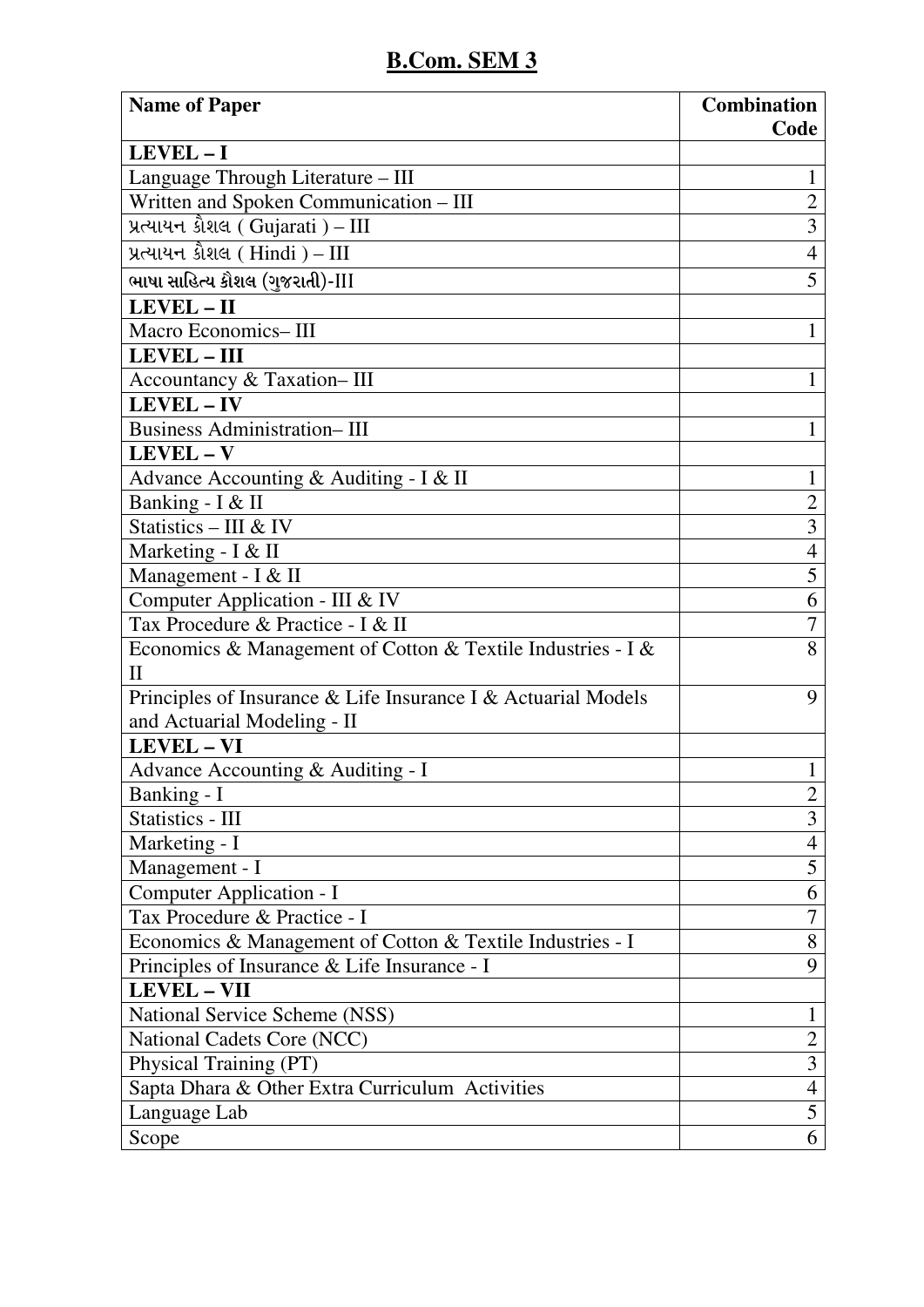| <b>Name of Paper</b>                                                | <b>Combination</b> |
|---------------------------------------------------------------------|--------------------|
|                                                                     | Code               |
| LEVEL-I                                                             |                    |
| Language Through Literature - IV                                    | 1                  |
| Written and Spoken Communication - IV                               | $\overline{2}$     |
| પ્રત્યાયન કૌશલ ( Gujarati ) – IV                                    | $\overline{3}$     |
| પ્રત્યાયન કૌશલ ( $\text{Hindi }$ ) – $\text{IV}$                    | $\overline{4}$     |
| ભાષા સાહિત્ય કૌશલ (ગુજરાતી)-IV                                      | 5                  |
| LEVEL - II                                                          |                    |
| Macro Economics-IV                                                  | $\mathbf{1}$       |
| LEVEL - III                                                         |                    |
| Accountancy & Taxation-IV                                           | 1                  |
| <b>LEVEL-IV</b>                                                     |                    |
| <b>Business Administration-IV</b>                                   | $\mathbf{1}$       |
| LEVEL-V                                                             |                    |
| Advance Accounting & Auditing - III & IV                            | 1                  |
| Banking - III & IV                                                  | $\overline{2}$     |
| Statistics - V & VI                                                 | 3                  |
| Marketing - III & IV                                                | $\overline{4}$     |
| Management - III & IV                                               | 5                  |
| Computer Application - V & VI                                       | 6                  |
| Tax Procedure & Practice - III & IV                                 | 7                  |
| Economics & Management of Cotton & Textile Industries - III &<br>IV | 8                  |
| Principles of Insurance & Life Insurance III & Actuarial Models     | 9                  |
| and Actuarial Modeling - IV                                         |                    |
| <b>LEVEL - VI</b>                                                   |                    |
| Advance Accounting & Auditing - III                                 | 1                  |
| Banking - III                                                       | $\overline{2}$     |
| Statistics - V                                                      | 3                  |
| Marketing - III                                                     | 4                  |
| Management - III                                                    | 5                  |
| <b>Computer Application - III</b>                                   | 6                  |
| Tax Procedure & Practice - III                                      | 7                  |
| Economics & Management of Cotton & Textile Industries - III         | 8                  |
| Principles of Insurance & Life Insurance - III                      | 9                  |
| <b>LEVEL - VII</b>                                                  |                    |
| National Service Scheme (NSS)                                       | $\mathbf{1}$       |
| National Cadets Core (NCC)                                          | $\overline{2}$     |
| Physical Training (PT)                                              | 3                  |
| Sapta Dhara & Other Extra Curriculum Activities                     | $\overline{4}$     |
| Language Lab                                                        | 5                  |
| Scope                                                               | 6                  |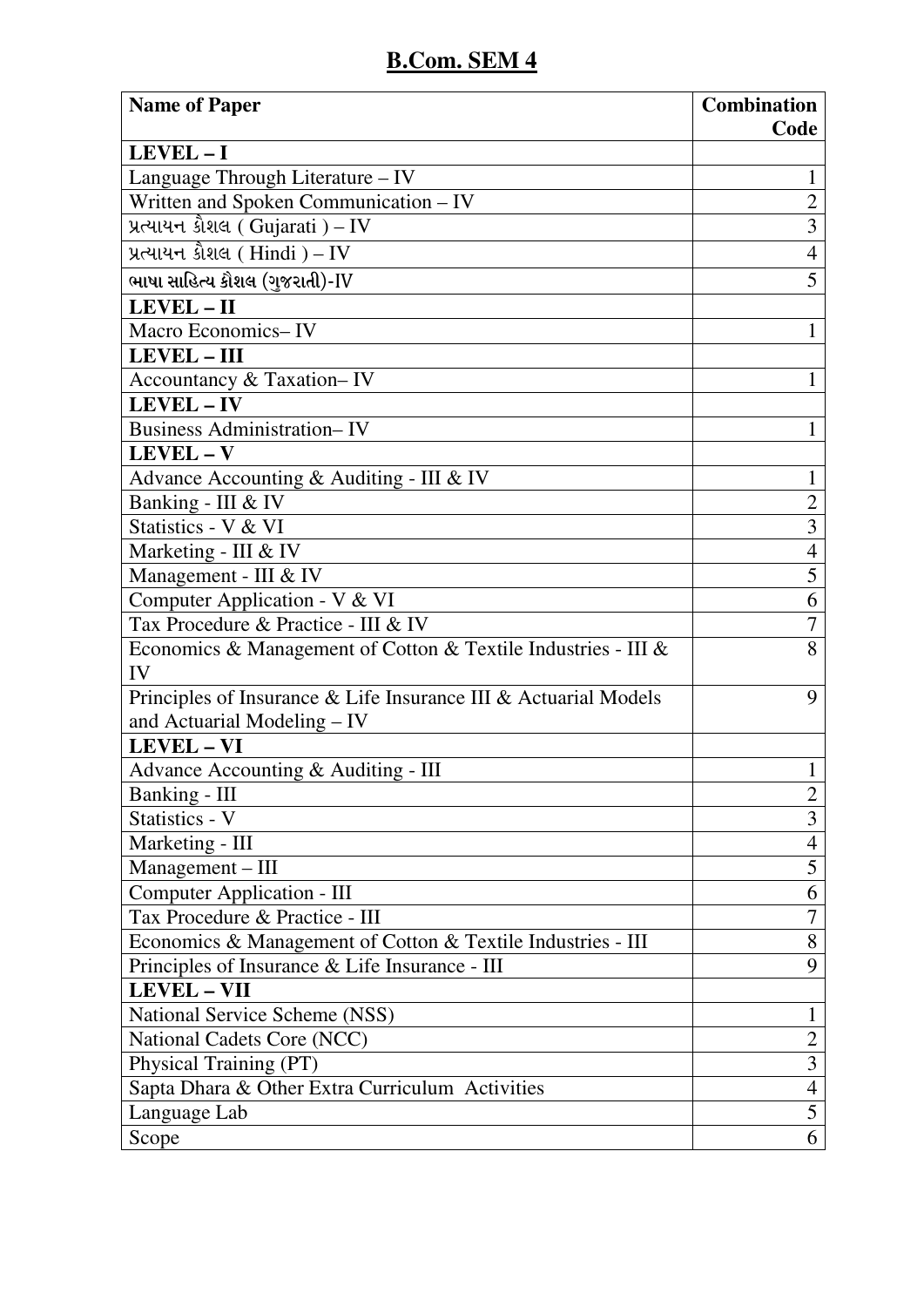| <b>Name of Paper</b>                                          | <b>Combination</b> |
|---------------------------------------------------------------|--------------------|
| LEVEL-I                                                       | Code               |
| Language Through Literature - V                               |                    |
| Written and Spoken Communication - V                          | $\overline{2}$     |
| પ્રત્યાયન કૌશલ ( Gujarati ) – $V$                             | $\overline{3}$     |
|                                                               | $\overline{4}$     |
| પ્રત્યાયન કૌશલ (Hindi) – $V$                                  |                    |
| ભાષા સાહિત્ય કૌશલ (ગુજરાતી) – V                               | 5                  |
| LEVEL-II                                                      |                    |
| Mercantile Law $-$ I                                          | 1                  |
| <b>LEVEL - III</b>                                            |                    |
| <b>Business Administration - V</b>                            | $\mathbf{1}$       |
| LEVEL - IV                                                    |                    |
| Indian Economy: Planning and Policy - V                       | 1                  |
| LEVEL-V                                                       |                    |
| Advance Accounting & Auditing - V & VI                        | $\mathbf{1}$       |
| Banking - V & VI                                              | $\overline{2}$     |
| Statistics - VII & VIII                                       | $\overline{3}$     |
| Marketing - V & VI                                            | $\overline{4}$     |
| Management - V & VI                                           | $\overline{5}$     |
| Computer Application - VII & VIII                             | 6                  |
| Tax Procedure & Practice - V & VI                             | 7                  |
| Economics & Management of Cotton & Textile Industries - V &   | 8                  |
| VI                                                            |                    |
| Principles of Insurance & Life Insurance V & Actuarial Models | 9                  |
| and Actuarial Modeling - VI                                   |                    |
| Indirect Taxes & Advance Accounting - V & VI                  | 10                 |
| LEVEL - VI                                                    |                    |
| Advance Accounting & Auditing - V                             | 1                  |
| Banking $- V$                                                 | $\overline{2}$     |
| <b>Statistics - VII</b>                                       | 3                  |
| Marketing $- V$                                               | $\overline{4}$     |
| $Management - V$                                              | 5                  |
| Computer Application - VII                                    | 6                  |
| Tax Procedure & Practice - V                                  | $\overline{7}$     |
| Economics & Management of Cotton & Textile Industries – V     | 8                  |
| Principles of Insurance & Life Insurance - V                  | 9                  |
| Indirect Taxes $-V$                                           | 10                 |
| <b>LEVEL - VII</b>                                            |                    |
| National Service Scheme (NSS)                                 | 1                  |
| National Cadets Core (NCC)                                    | $\overline{2}$     |
| Physical Training (PT)                                        | $\overline{3}$     |
| Sapta Dhara & Other Extra Curriculum Activities               | $\overline{4}$     |
| Language Lab                                                  | 5                  |
| Scope                                                         | 6                  |